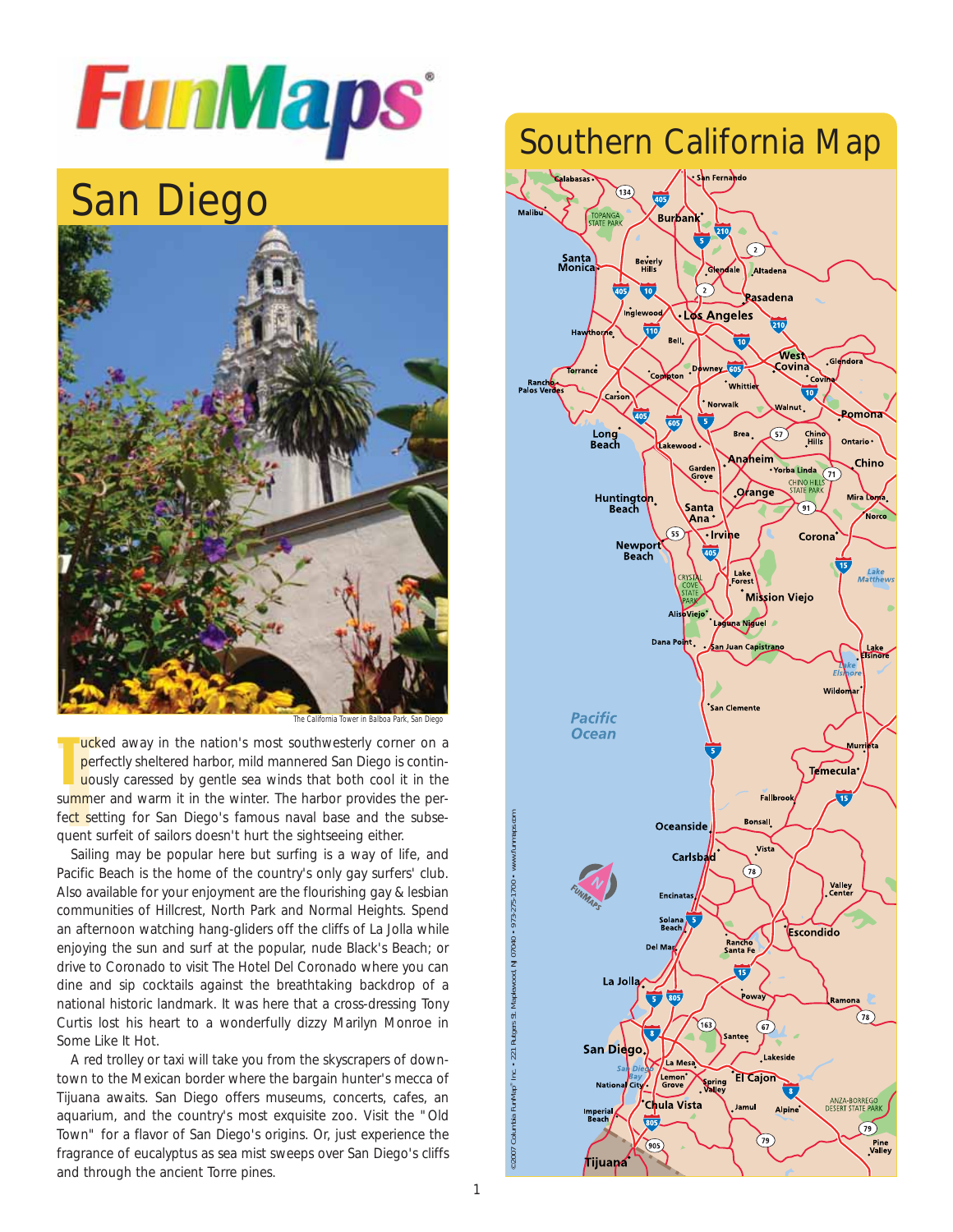



## San Diego Accommodations Directory

#### **ACCOMMODATIONS**

|   | Bahia Resort The                                         | 998 West Mission Bay Drive   | 619-488-0551 |
|---|----------------------------------------------------------|------------------------------|--------------|
|   | Best Western Blue Sea Lodge                              | 707 Pacific Beach Drive      | 619-488-4700 |
|   | <b>Bristol Hotel</b>                                     | 1055 First Avenue            | 619-232-6141 |
|   | Caroles's B &B Inn                                       | 3227 Grim Avenue             | 619-280-5258 |
|   | Casa Granada                                             | 1720 Granada                 | 866-524-2312 |
|   | Catamaran Resort and Spa                                 | 11480 North Terry Pines Road | 800-422-8386 |
|   | Comfort Inn Hotel Circle                                 | 2201 Hotel Circle South      | 800-772-6318 |
|   | Days Inn & Suites                                        | 3350 Rosecrans Street        | 619-224-9800 |
|   | Dmitri's Guest House                                     | 931 21st Street              | 619-238-5547 |
|   | Doubletree Club Hotel                                    | 1515 Hotel Circle South      | 619-881-6900 |
|   | Elsbree Beach Area B&B                                   | 5054 Narragansett Avenue     | 619-226-4133 |
|   | <b>Embassy Hotel</b>                                     | 3645 Park Blvd               | 619-296-3141 |
|   | Emerald Chinese Seafood                                  | 3709 Convoy Street           | 858-565-6888 |
|   | Estancia La Jolla Hotel & Spa 9700 N. Torrey Pines Road  |                              | 877-437-8262 |
| 1 | Handlery Hotel & Resort                                  | 950 Hotel Circle North       | 619-298-0511 |
|   | 2 Harbor House Resort                                    | 642 West Hawthorn Street     | 619-338-9966 |
|   | Hillcrest B&B at Kasa Korbett 4050 Front Street          |                              | 800-757-5272 |
|   | 3 Hillcrest Inn                                          | 3754 Fifth Avenue            | 619-293-7078 |
|   | Hilton San Diego Mission Valley 901 Camino del Rio South |                              | 619-543-9000 |

| Holiday Inn Express Mission Bay / Pacific Beach 4610 De Soto St. 858-483-9800 |                            |  |              |
|-------------------------------------------------------------------------------|----------------------------|--|--------------|
| Holiday Inn Express Old Town 3900 Old Town Avenue                             |                            |  | 866-208-3280 |
| Holiday Inn San Diego Downtown 1617 First Avenue                              |                            |  | 619-239-9600 |
| Hotel La Jolla                                                                | 7955 La Jolla Shores Drive |  | 619-495-0261 |
| Hotel Solamar                                                                 | 435 6th Avenue             |  | 619-531-8740 |
| Keating House                                                                 | 2331 Second Avenue         |  | 619-239-8585 |
| Lodge at Torrey Pines The 11480 North Torrey Pines Road                       |                            |  | 858-488-0551 |
| Manchester Grand Hyatt San Diego 1 Market Place                               |                            |  | 619-232-1234 |
| Mike's Place                                                                  | 1252 Lincoln Avenue        |  | 619-992-7466 |
| Pacifica Hotel                                                                | 1551 Shelter Island Drive  |  | 619-222-3359 |
| 4 Park Manor Suites                                                           | 525 Spruce Street          |  | 619-291-0999 |
| Red Lion Hanalei Hotel                                                        | 2270 Hotel Circle North    |  | 619-297-1101 |
| 5 Sommerset Suites                                                            | 606 Washington Street      |  | 619-692-5200 |
| Sunburst Court Inn                                                            | 4086 Alabama Street        |  | 619-294-9665 |
| USA Hostels - San Diego                                                       | 726 5th Avenue             |  | 800-438-8622 |
| Villa Serena B&B                                                              | 2164 Rosecrans Street      |  | 619-224-2103 |
| Villager Lodge Hotel                                                          | 660 G Street               |  | 619-238-4100 |
| W San Diego                                                                   | 421 West B Street          |  | 619-398-3100 |
| Westgate Hotel The                                                            | 1055 Second Avenue         |  | 619-238-1818 |
| Westin Horton Plaza San Diego. The 910 Broadway Circle                        |                            |  | 619-239-2200 |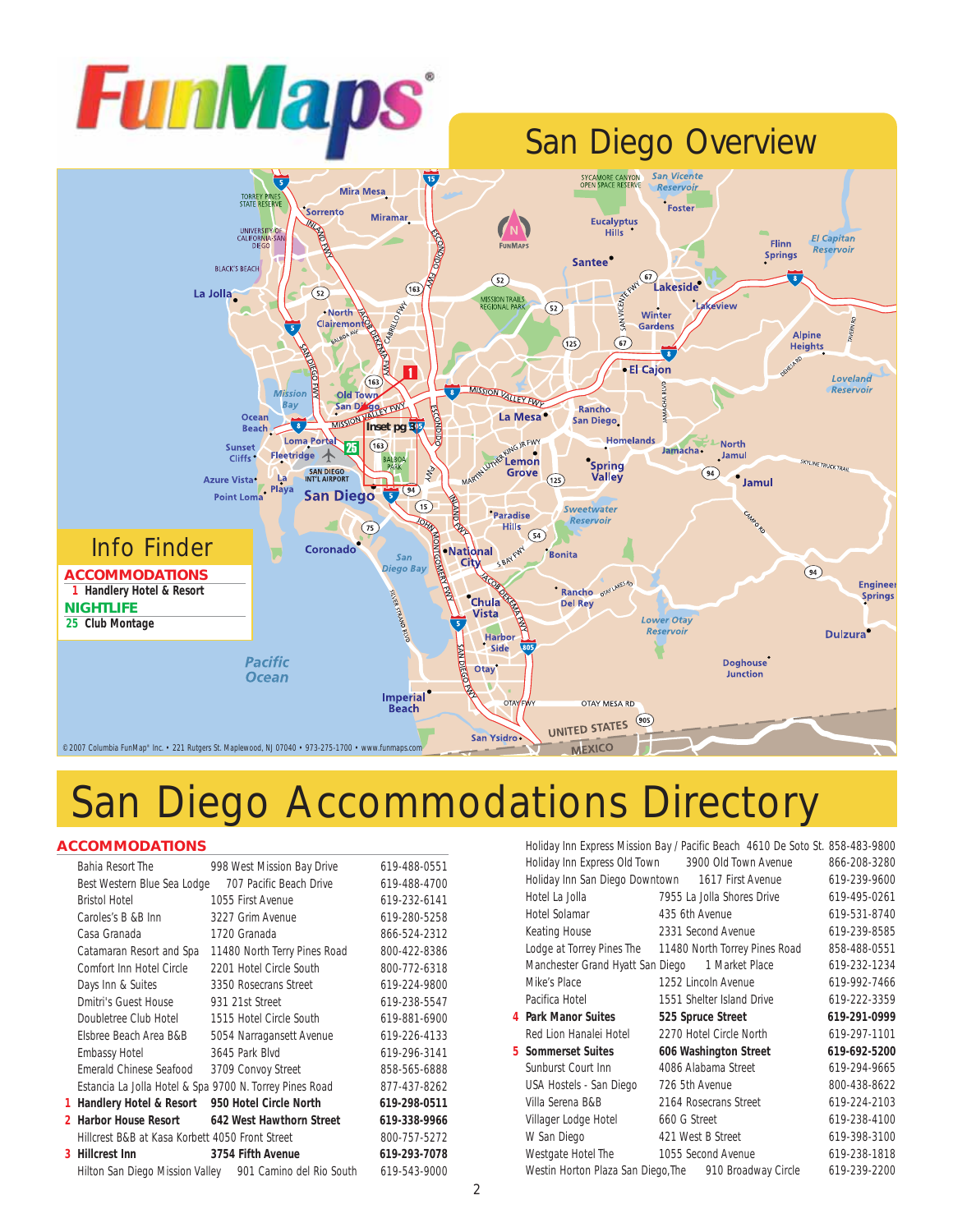

# San Diego Inset Map